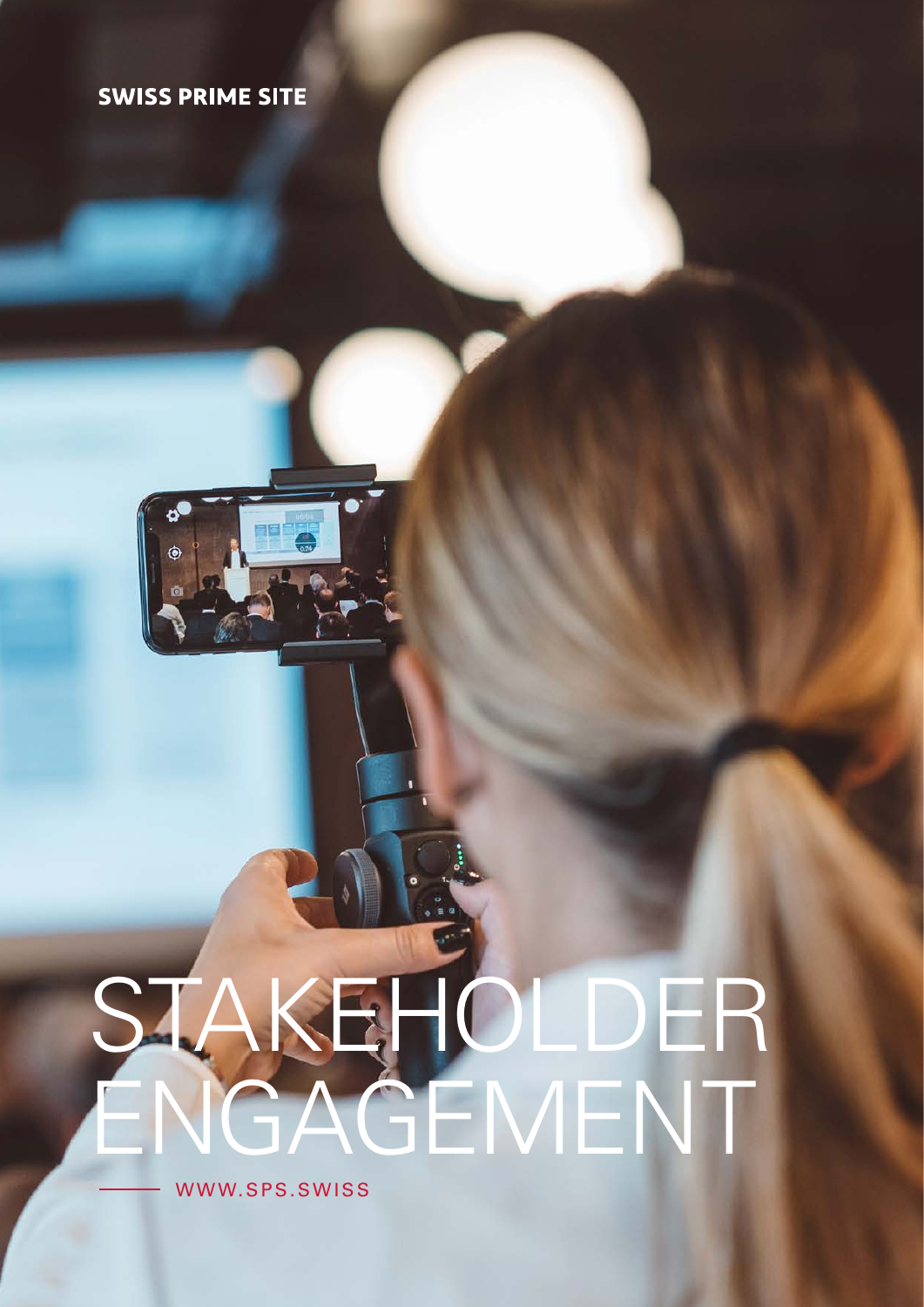## **Stakeholder engagement**

- **2** Stakeholder Panel 2021
- **3** Findings from the World Cafés
- **5** Closing speech and praise for the management
- **6** Speakers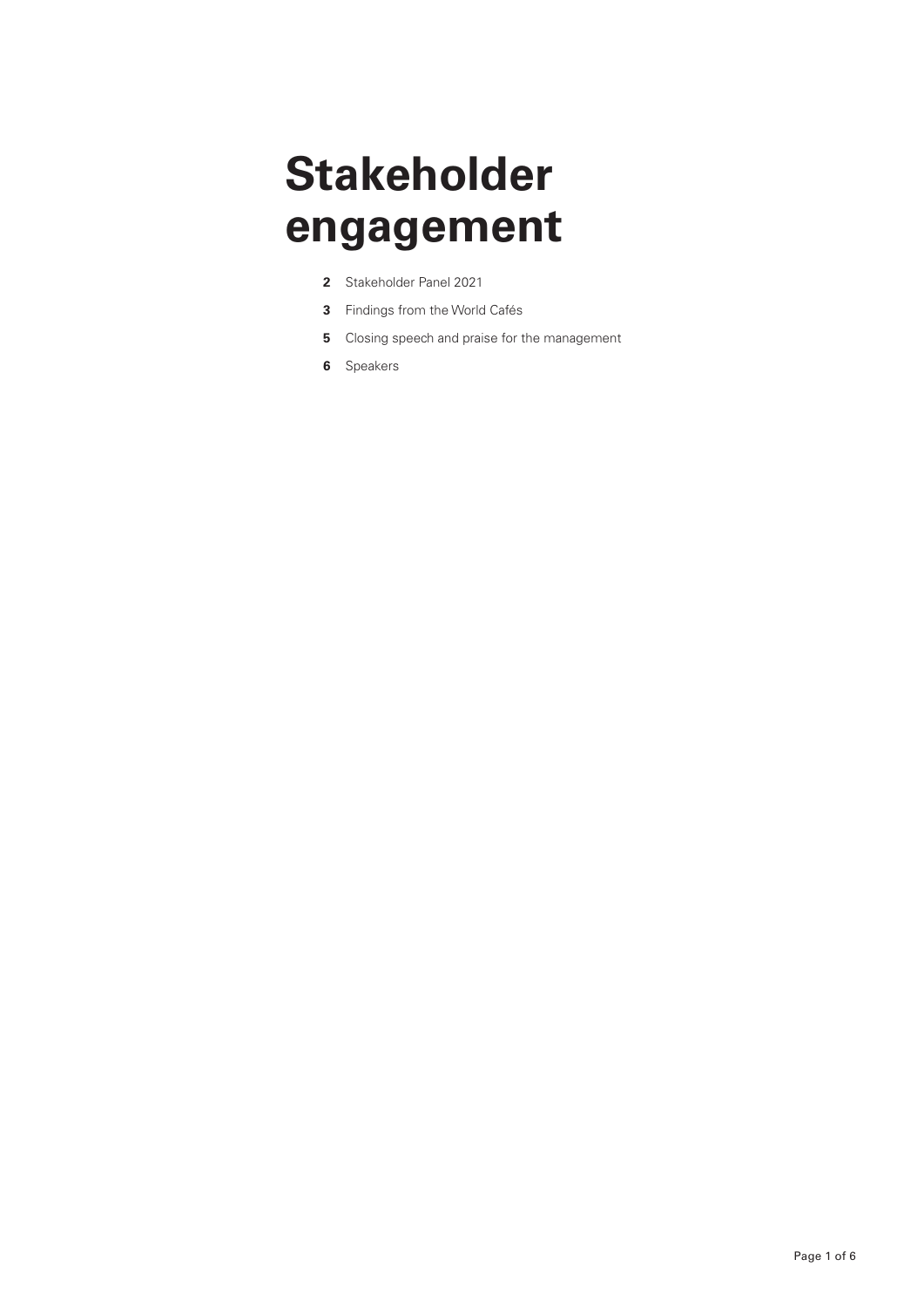## **Stakeholder engagement**

Swiss Prime Site sees regular communication with key stakeholders as a core element of its forward-looking management. The challenges, needs and expectations identified from this dialogue can be taken into account in the development and optimisation of business activities in line with the corporate strategy. Swiss Prime Site therefore holds a Stakeholder Panel event every two years, during which current topics are discussed. The latest event, in which 25 tenants participated, was devoted to the diverse topic of corporate sustainability.

#### **Stakeholder Panel 2021**

Twenty-five representatives from across the tenant spectrum took part in this year's Stakeholder Panel at the JED innovation hub in Zurich Schlieren. Swiss Prime Site was represented by two members of the Board of Directors, six members of the Executive Board, and some 20 other employees of Swiss Prime Site Immobilien and Wincasa. The programme included two keynotes by external speakers: David Bresch, Professor for Weather and Climate Risks at ETH Zurich, and Balthasar Glättli, Federal Councillor, President of the Green Party of Switzerland and Chairman of MVD (tenants' association of German-speaking Switzerland)).

The event was dedicated to the topic of sustainability, which is an integral part of Swiss Prime Site's business strategy. As emphasised by Ton Büchner, Chairman of the Board of Directors, at the start of the Stakeholder Panel, the company is committed to supporting the necessary transformation of the economy and society towards greater sustainability, both within and beyond the scope of its business activities. As part of this, Swiss Prime Site is guided by economic, social and governance aspects (ESG criteria), as well as by the Sustainable Development Goals (SDGs) of the United Nations, the Paris Agreement and the Federal Government's Energy Strategy 2050. The company has set itself some ambitious but achievable goals: last year, Swiss Prime Site's Sustainability Board further tightened its reduction target for the property portfolio, with the aim of becoming climate neutral ahead of time by 2040.

The Swiss Prime Site Group conducts regular, extensive surveys to check that it is on course to meet the sustainability targets. This consultative approach reflects the company's understanding of forward-looking, stakeholder-oriented corporate management and also creates the basis for transparent sustainability reporting in accordance with international standards. Martin Pfenninger, Head of Group Sustainability at Swiss Prime Site, presented the results of the materiality assessment carried out in summer 2021. They confirmed that the company is on the right track with many of the existing priorities and goals derived from the last materiality assessment in 2019. At the same time, it became clear that more attention must be devoted to topics such as the circular economy, climate-adapted construction and the collection and use of sustainability-relevant data.

Professor David Bresch from ETH Zurich emphasised the urgency of these same issues in his speech. He believes that corresponding efforts by companies, along with ambitious sustainability targets like those that Swiss Prime Site has set itself, are essential for ensuring the best climate scenario for Switzerland across all sections of society. Bresch summarised important findings from the latest report of the Intergovernmental Panel on Climate Change (IPCC) and demonstrated to the participants how climate change events, such as more severe heatwaves, could reduce productivity. He suggested that this could already be prevented now with more sustainable business models in general and with more climate-friendly real estate in particular.

The importance of sustainability is also reflected in the results of this year's tenant survey. As Martin Kaleja, CEO of Swiss Prime Site Immobilien, informed the participants during the Stakeholder Panel, three-quarters of tenants are very interested in sustainability-related topics. These include modern building technology, waste management and recycling, measures to reduce energy consumption and the availability of real-time data on air quality and indoor climate. Furthermore, the COVID-19 pandemic has also increased the need for more flexible space utilisation concepts. Despite the challenging conditions caused by the pandemic, it is pleasing to see that tenant satisfaction and loyalty have remained high.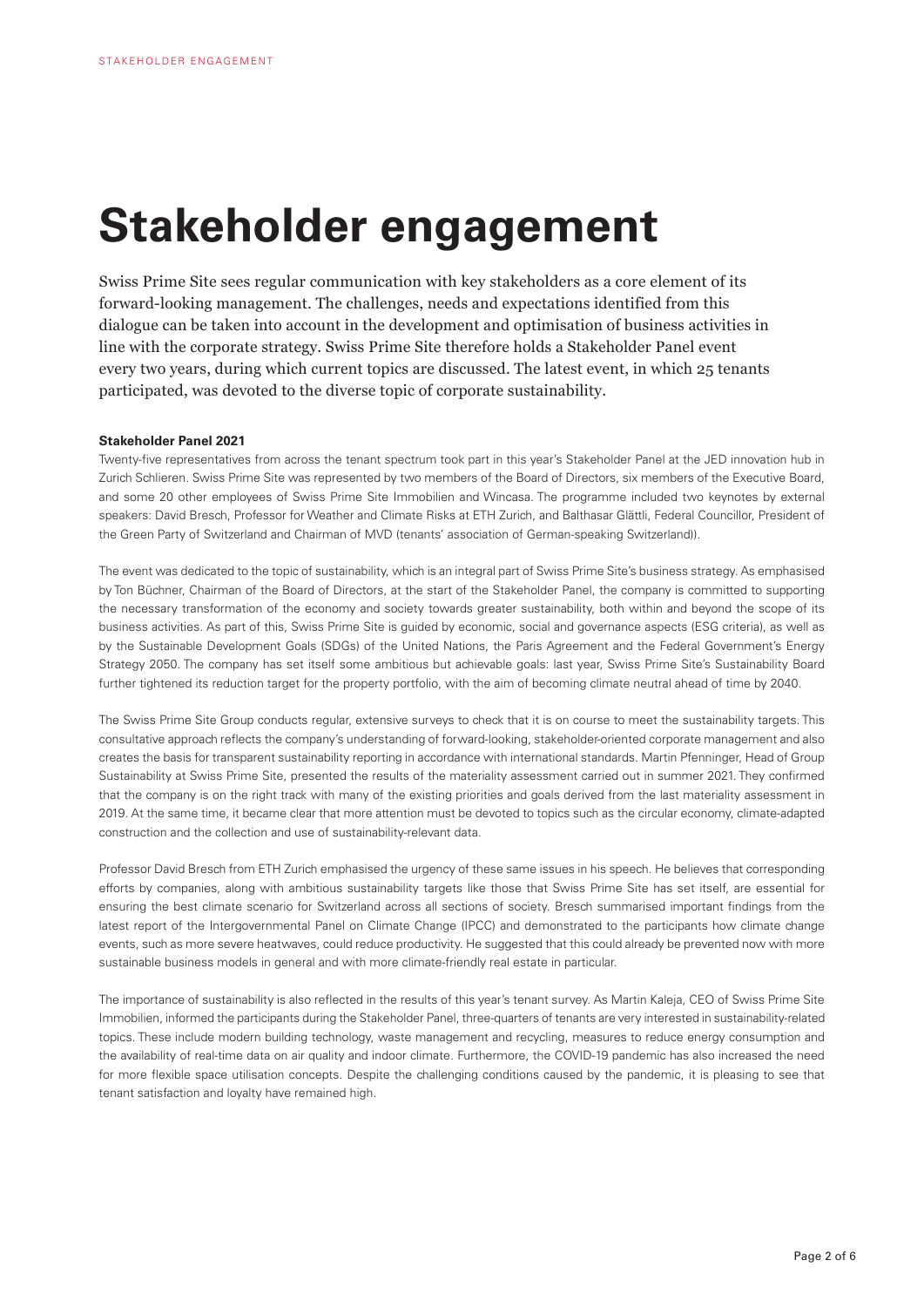Six key findings from the materiality assessment and tenant survey – two key tools used by Swiss Prime Site in its ongoing stakeholder engagement – were discussed and elaborated on with the participants in World Café workshops.

#### **Findings from the World Cafés**

#### The goal: «net zero»

In this workshop, the participants tackled the question of how to meet the net zero target and implement related measures to reduce the carbon footprint and other negative environmental effects for both tenants and landlords in a viable and effective way. The discussions showed that this is not seen as a dilemma but more as a win-win situation for all parties. The measures help to protect the reputation of landlords and align their corporate objectives with sustainability goals. They also make properties more attractive and more enjoyable for tenants to live in. The corresponding costs should therefore be considered in terms of the potential benefits. At the same time, the opportunities presented by new business models and freedom of contract should be exploited (e.g. for green leases).

#### Corporate responsibility

The aim of the second World Café workshop was to come up with a common definition of «corporate responsibility» and what this means to tenants. Key elements mentioned were cost transparency and regular, forward-looking communication between tenants and landlords, openness to innovative rental and utilisation solutions, and consideration of tenants' economic and social circumstances by landlords. The long-term financial stability of landlords was also seen as important. Various stakeholders would benefit: tenants enjoy contractual certainty, protect their reputation and reduce costs; employees have more confidence and share the corporate responsibility through their own behaviour; investors can reduce risks thanks to better predictability; authorities profit in terms of local economic development.



The exchange with stakeholders is at the core of the event.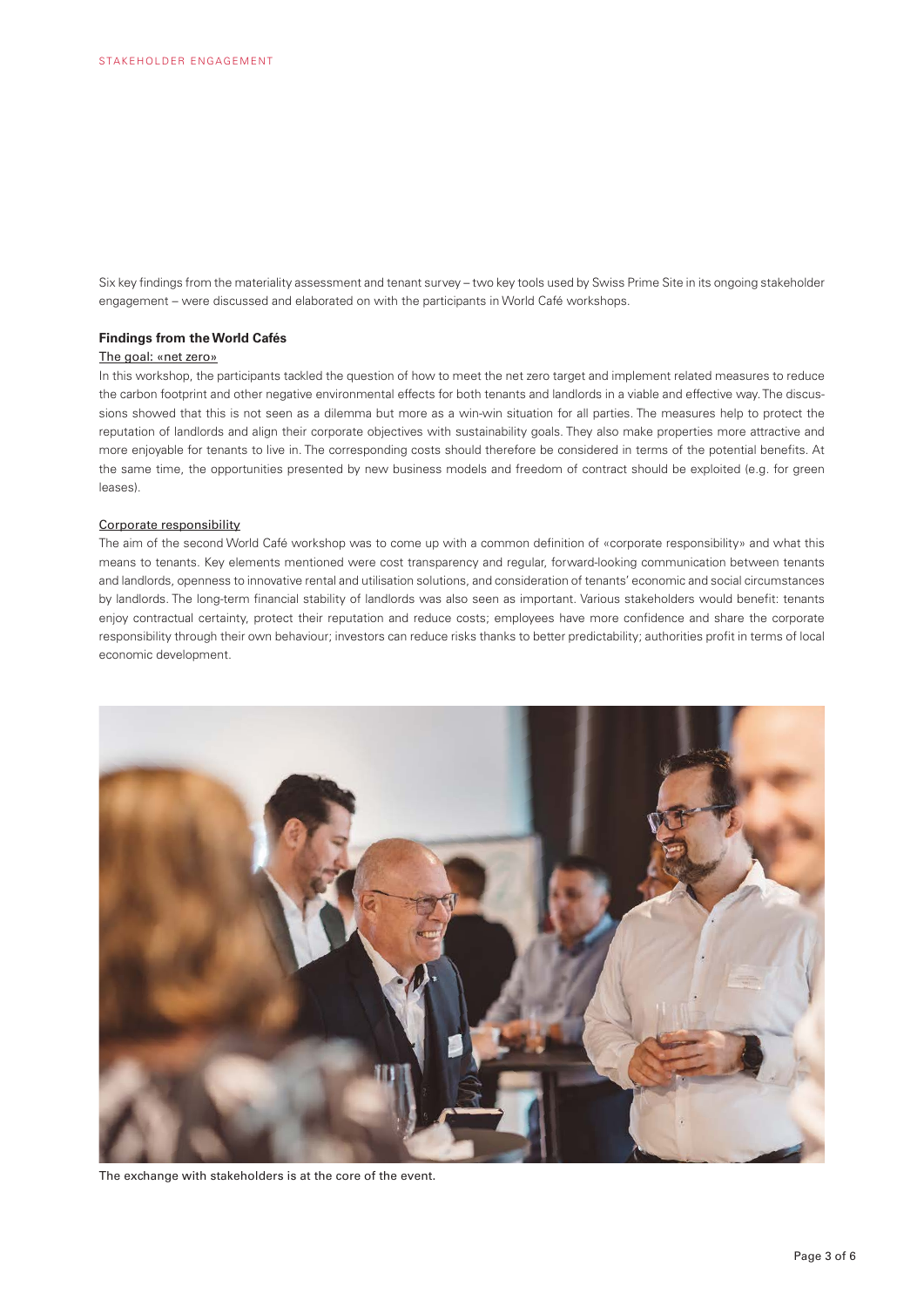#### Sustainability information, standards and labels

The participants of this workshop discussed the need for sustainability labels and what information might be of interest to tenants and should therefore be compiled and communicated. They concluded that standardised, real-time data about consumption (e.g. energy, water, waste) and factors affecting human well-being (e.g. room temperature,  $\rm CO_2$  concentration) are of central importance. Tenants' communications with their own customers or employees could be enhanced considerably through property-specific metering infrastructures and by pooling owner and tenant data in a data-protection-compliant way. Customers and employees could thereby be encouraged to act more responsibly and make positive behavioural changes. In addition, it was suggested that standardised data transmission might also be useful for external communications. Sustainability labels were not seen as essential by most participants. They would make sense if they made internal and external sustainability communications significantly easier and if the effort required to introduce and maintain them (recertification) was justified.

#### Circular economy

The fourth workshop was dedicated to the topic of the circular economy and feasible business concepts based on it that reduce resource consumption. With regard to essential sustainability aspects, the participants emphasised the importance of seeing and developing properties or sites in a more holistic way. This would require better coordination of all stakeholders across all interfaces – from planning to construction and through to operation. In addition, tenants could be encouraged to use resources more sparingly with the help of technical solutions (e.g. timers), switching cost approaches or an incentive system (e.g. a «Swiss Prime Site Energy Award»). Transparent communication of consumption data was thought to be essential for this. At the same time, flexible utilisation models based on the sharing economy concept could help to leverage synergies between tenants and thereby support more efficient use of resources and existing spaces.

#### Resilient real estate concepts after the pandemic

The COVID-19 pandemic has had a far-reaching impact on the business environment of tenants and has reinforced existing trends such as the multichannel approach to retail. With this in mind, the participants of the fifth World Café workshop identified the most pressing needs, along with ideas for developing a utilisation concept that is as resilient as possible. The participants again emphasised the need for flexible and modular utilisation and service models, as well as individually negotiated tenancy options that take into account the type of tenant, the location of the property and the duration of the tenancy. Relevant KPIs for determining suitable tenancy models could be based on aspects such as the existing tenant mix, frequency or the specific business value of a tenant.

#### Community engagement

The sixth workshop focused on the common understanding, the purpose and the desired intensity of community engagement measures between Swiss Prime Site and its stakeholders. The participants concluded that the definition of effective community engagement would depend on the specific target group and the context of the interaction in each case. They suggested that community engagement is a necessary and valued way of nurturing relationships that builds trust and understanding of the situation and the decision-making scope of other stakeholders. Regular, extensive dialogue that involves relevant stakeholders at an early stage would make it possible to create a common language and help to identify common denominators. The participants also expressed a desire for solutions to increase interaction between tenants and create a shared understanding of «responsible community engagement» at group level.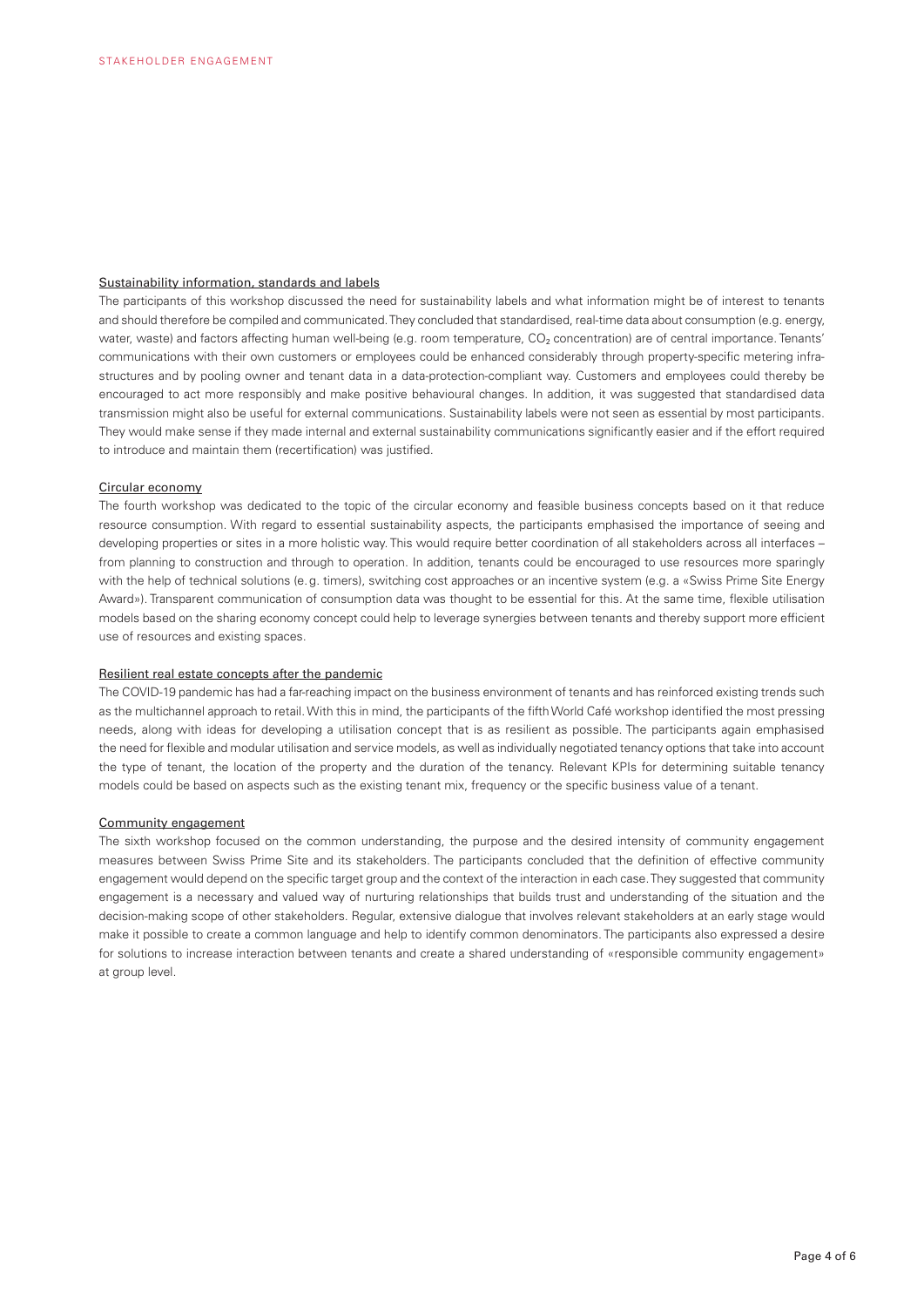#### **Closing speech**

At the end of the Stakeholder Panel 2021, Balthasar Glättli said that global society has reached a crossroad. All stakeholders need to take decisive action and contribute towards creating an economic and social system that enables us to keep making progress but in a more sustainable way. He believes that the real estate sector is at the «epicentre of the transformation»: its potential to have a positive impact on the environment – through innovations in the energy sector and a fundamental shift in mindset towards a circular economy – is enormous. Switzerland has set itself a clear mission: to become climate neutral by 2050. Every step along the way counts – whether big or small, easy or hard fought. It is obvious, however, that small steps will not be enough. Furthermore, it will not be possible to become climate neutral with efficiency-enhancing measures alone. Glättli went on to praise Swiss Prime Site's continuous efforts and broad stakeholder approach.

#### **Praise for the management**

René Zahnd, CEO of Swiss Prime Site, praised the discussions and the many inspiring suggestions and innovative ideas put forward by the participants. The need for regular and forward-looking communication as well as the early and strategic involvement of relevant stakeholders are common themes running through all efforts being made towards greater sustainability. Only by taking a holistic view that considers sustainability at all stages – from planning through to the operation of a property or site – is it possible to create living spaces that offer ecological, social and economic added value.



CEO of Swiss Prime Site, René Zahnd, summarises key takeaways.